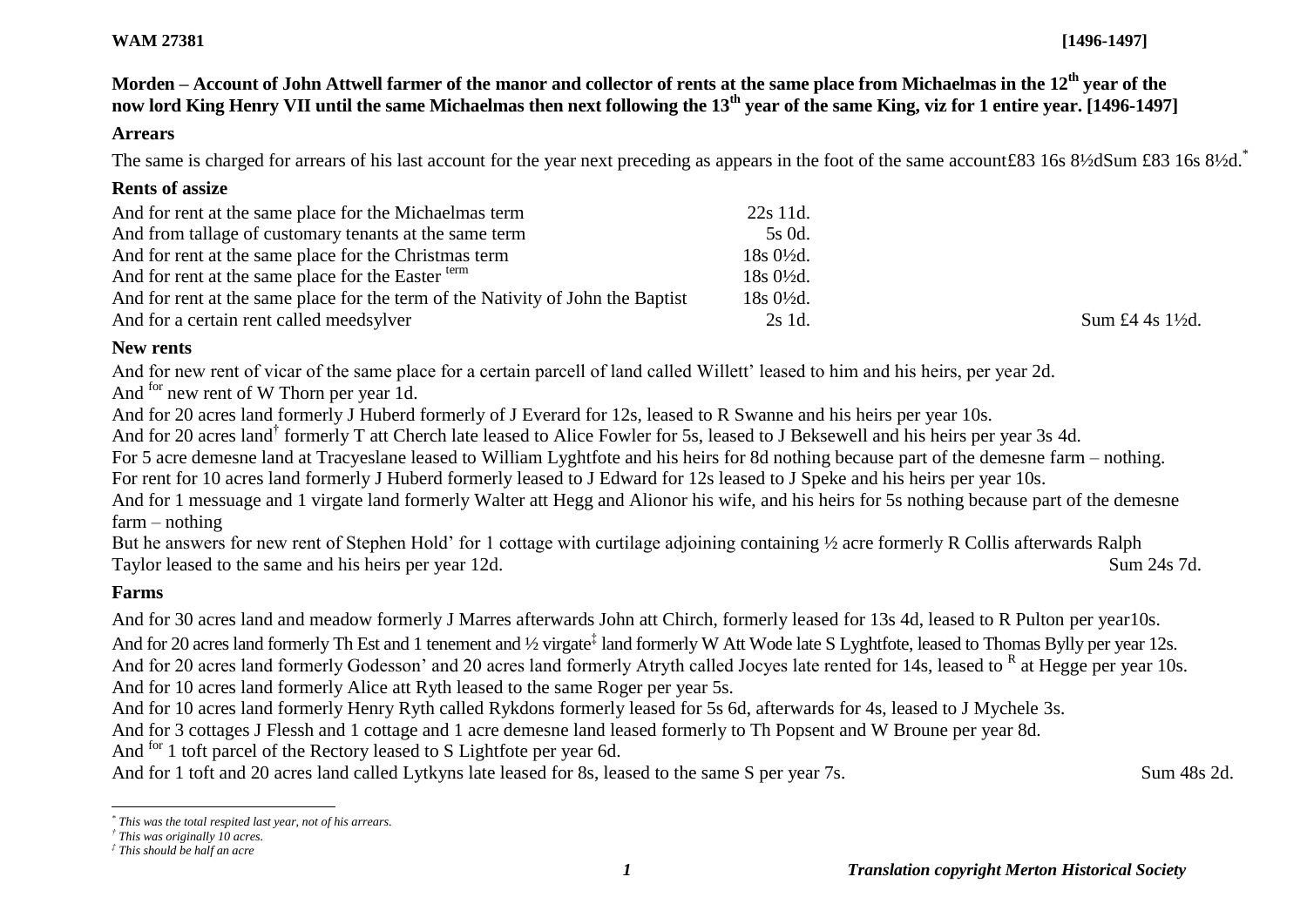|                                                                                                                           | $[1496 - 1497]$ |
|---------------------------------------------------------------------------------------------------------------------------|-----------------|
|                                                                                                                           |                 |
| 20d.                                                                                                                      |                 |
| 9d.                                                                                                                       | Sum 2s 5d.      |
|                                                                                                                           |                 |
| And for farm of the demesne of the manor with corn and livestock as overleaf leased to John Attwell this year, £4 13s 4d. | Sum £4 13s 4d.  |
|                                                                                                                           |                 |
| 2d.                                                                                                                       |                 |
| 7s 4d.                                                                                                                    | Sum 7s 6d.      |
| Of which:                                                                                                                 |                 |
|                                                                                                                           |                 |

#### **Rent resolute and defaults**

Of which in rent resolute of heirs of Kynwaldeshay for the year, nothing because not paid. And in rent allowance to the beadle because of his office for ½ virgate land 2s. And for tallage at Michaelmas 2⅛d. And for medesilver at the feast of St John Baptist 2d. And in default of new rent for 30 acres land formerly J Marreys afterwards William atte Cherch because in the lord's hands and at farm above for the year 3s. And at Michaelmas for tallage 6<sup>3</sup>/<sub>8</sub>d. And for medesylver at the nativity of St John Baptist 2d. And in rent default for 20 acres land formerly S Est, 20 acres land formerly J Huberd, 20 acres formerly J Goddessond', 20 acres land formerly J att Ryth called Jocyes, 20 acres land called Lotekyns for the aforesaid reason, as for each tenement 2s – 10s. And for tallage at Michaelmas, as for each tenement 4¼d – 21¼d. And for medesilver at the nativity of St John Baptist as for each tenement 2d – 10d. And in rent default for 10 acres land formerly John att Chirch, 10 acres land formerly Alice at Ryth, 10 acres land formerly H att Ryth for the aforesaid reason, as for each tenement 12d – 3s. And for tallage for the said tenements at Michaelmas 7⅛d. And for medesilver for the same tenements at Nativity of St John Baptist 6d. And in rent default for 1 cottage formerly Flessh for the aforesaid reason, for the year – 2½d. And in rent default for a tenement and 1 acre demesne land formerly W att Wod for the aforesaid reason – 1½d. And in rent default for Willott' tenement for the aforesaid reason and 1 parcel thereof leased in new rent above for the year  $\frac{1}{2}d$ . Sum  $23s$   $1\frac{3}{8}d$ 

### **Petty expenses with building costs**

And in various costs of repairs made this year upon new building all the buildings at the same place, both in timber and other stuff bought for the same and in stipends of carpenters, tilers and other labourers working [*operant*] at the same place just as more fully appears by 1 detailed schedule [*billa de parcella'*] thereof examined at this audit in the presence of the auditors – nothing. Sum nothing.

## **Cash deliveries**

Delivered to brother John Issellypp treasurer of Westminster this year as appears by his writing 11s 4d. Sum 11s 4d.

**Sum of all expenses and deliveries 34s 5¼d.** And he owes £95 2s 4⅝d.